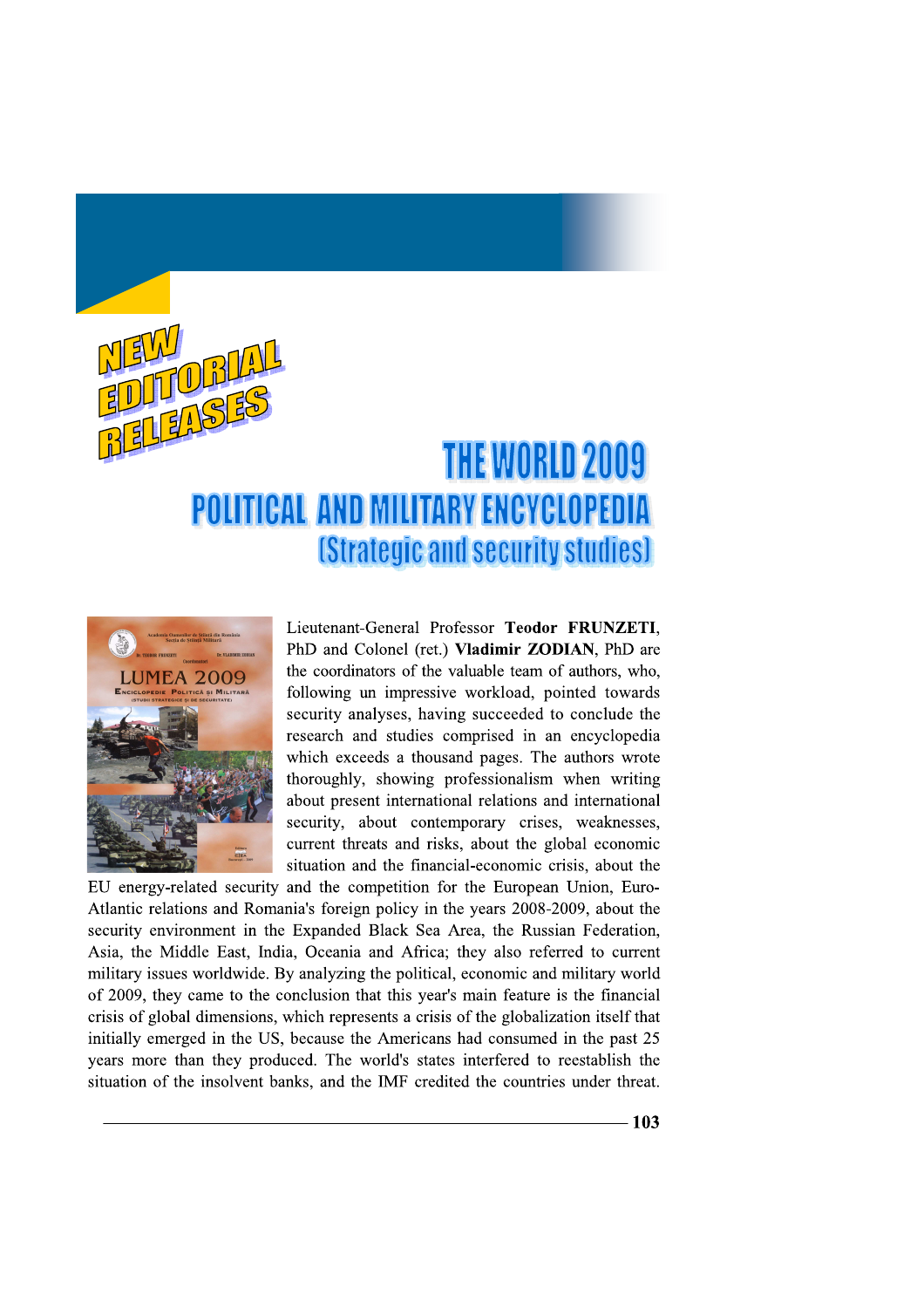## **Colonel (ret) Professor eng. Eugen SITEANU, PhD**

The G-20 group adopted an action plan to counterpoise the global crisis and the transformation of the financial-banking system, all because the capitalist financial system had collapsed in September 2007, "in the way that the market selfregulation paradigm was invalidated by reality" and the disaster from the financialbanking system caused an unprecedented economic decrease at global level.

The authors say it is difficult to foresee the end of the crisis. Likewise, they analyze and put a question mark on the capacity and capability of rebuilding, on a short term, the fundaments of an economic-financial boom. The states have already interfered through capital infusions in the banks which are under threat and in some insolvent companies, going as far as to their nationalization. In the reputable analysts' viewpoint, the economic-financial crisis is the perverted effect of globalization, which must be reconsidered under multiple aspects (economic, institutional, geographical and hierarchical), because the competition between the world's powers is not abandoned, and the nations (nation-states) continue to be in sharp competition which queries mankind's future looked at (too simply) as just "a triumphal march of democracy and free market". Therefore, it looks like the competition has revived, and the US, although it has many points ahead, gives hope to the competitors to be coming close to the first place worldwide. The National Intelligence Council estimates for the horizon of the year 2025 the emergence of a multi-way global system, as a consequence of the rise of the new powers - Brazil, Russia, India and China (BRIC). In the year 2025, China might reach the first place in the global supremacy and the economic progress will allow it, together with the other emergent economic powers, to choose the convenient economic and government formation, thus avoiding the embracement of the western rule (capitalism and western democracy). The confrontation for resources and the adopted approach come to the forefront and the war against terrorism runs second. The Unites States' foreign policy and its military strategy around the year 2025 will take shape beyond the economic benefits.

Therefore, the place of the "evil axis" will be taken by the "chaos axis" or the "convulsion" in terms of which the Unites States' power is declining, economically speaking, and in the nation's cohesion due multiple causes (i.e., the excessive ideological principles, the political errors and the arrogance of the power). On the pyramid of the world's power, the United States is on top, and on the next steps we find: China, Japan, India, Russia, Great Britain, France, Germany and Brazil, states which can be the main partners of the United States or that can block the American initiatives; next there are oil and gas producers, regional actors,

 $104 -$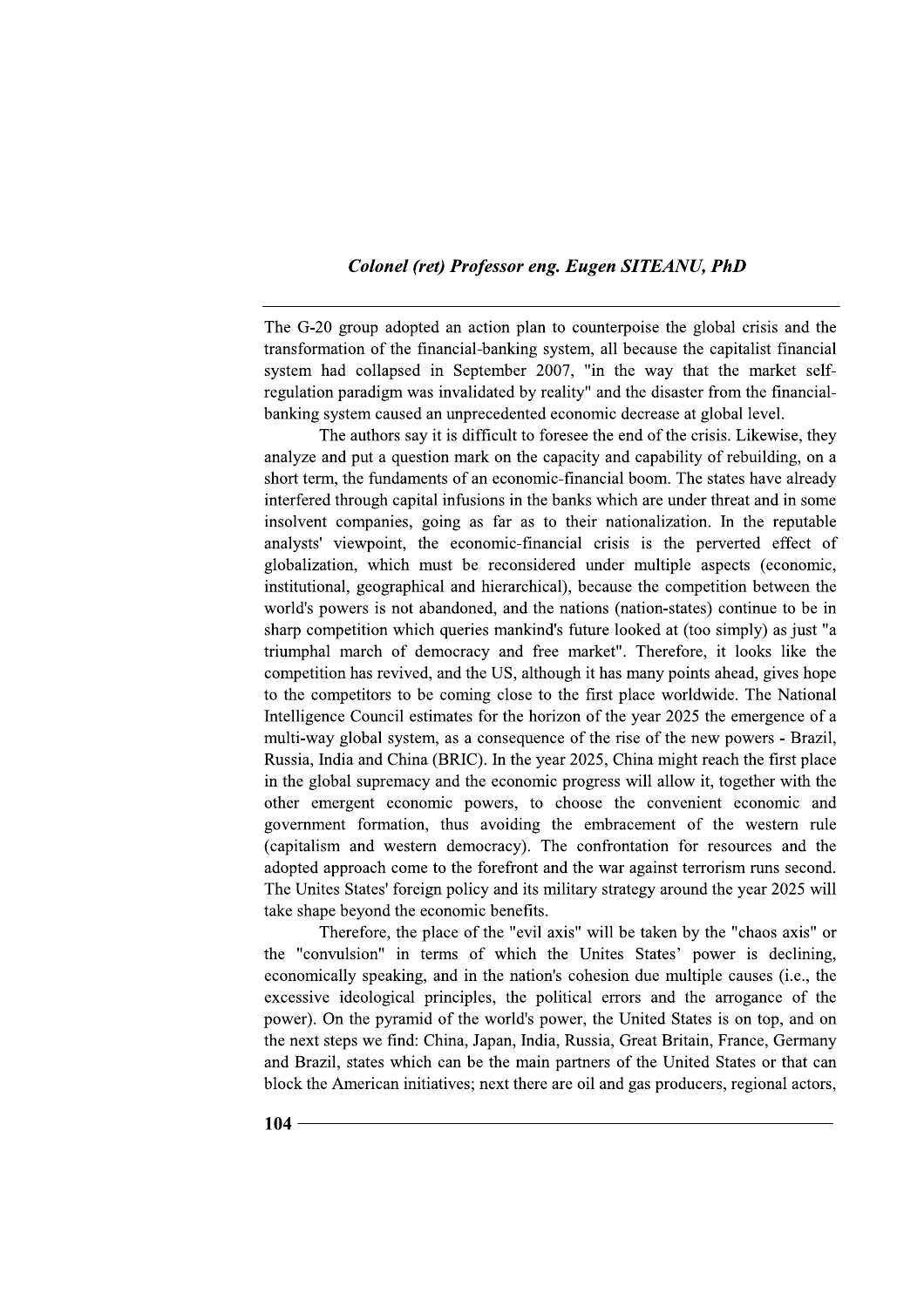## **NEW EDITORIAL RELEASES**

responsible states, problem-states and, of course, non-state actors. Hence, the geographical distribution of power and its structure have changed, meaning that the economic factor has become the most powerful, the military component has diminished, but the diplomatic dimension and media have increased. Under these conditions, the United States needs certain partners under the form of small and ad*hoc* coalitions to resolve some particular issues.

Russia continues the policy of bringing back under its influence area the formal republics of USSR and also the politics of surceasing of the extension towards East of EU and NATO, using the energetic resources weapon.

The hopes of Romania in resolving the issues of Moldova are strictly circumscribed to EU and NATO and to their role in relation to Russia.

As related to the global security issues, where the main role pertains to the US, the economic dimension is and will be determinant, and the rest will be below this state.

In the future, the threat of some huge conflagration is not foreseen, but there is the risk of a global pandemic which will led to a similar forces commitment, prevailing the risk of some small conflicts as territorial and temporal dimension.

However, there can still appear some surprise-events, as in the years 2001 or 2008, which can change the history in a manner that cannot be foreseen at present.

The great success of the previous works - "The World 2005" and "The World 2007" - shows that "The World 2009" represents a reference publication in the field of the international relations and security studies, placing us ahead of some rethought editions, having a new internal economy, which makes a current Xray of the international environment by stressing out the main political, economic and military forces and their future prospects, as well as the security analyses of all hot zones of the world.

The prestigious authors' team gives us an encyclopedia which we recommend to teachers, students, learners and to all who are interested in the acquiring scientific knowledge of complex geo-strategic aspects of today's world.

The following years and do not provide us with certainties but uncountable events and even unforeseen "shocks" like energetic insecurity, weather changes, crises and conflicts.

The security analyses collected in this volume have succeeded to outline the possible choices for the predictable future, which also suggests changes in the